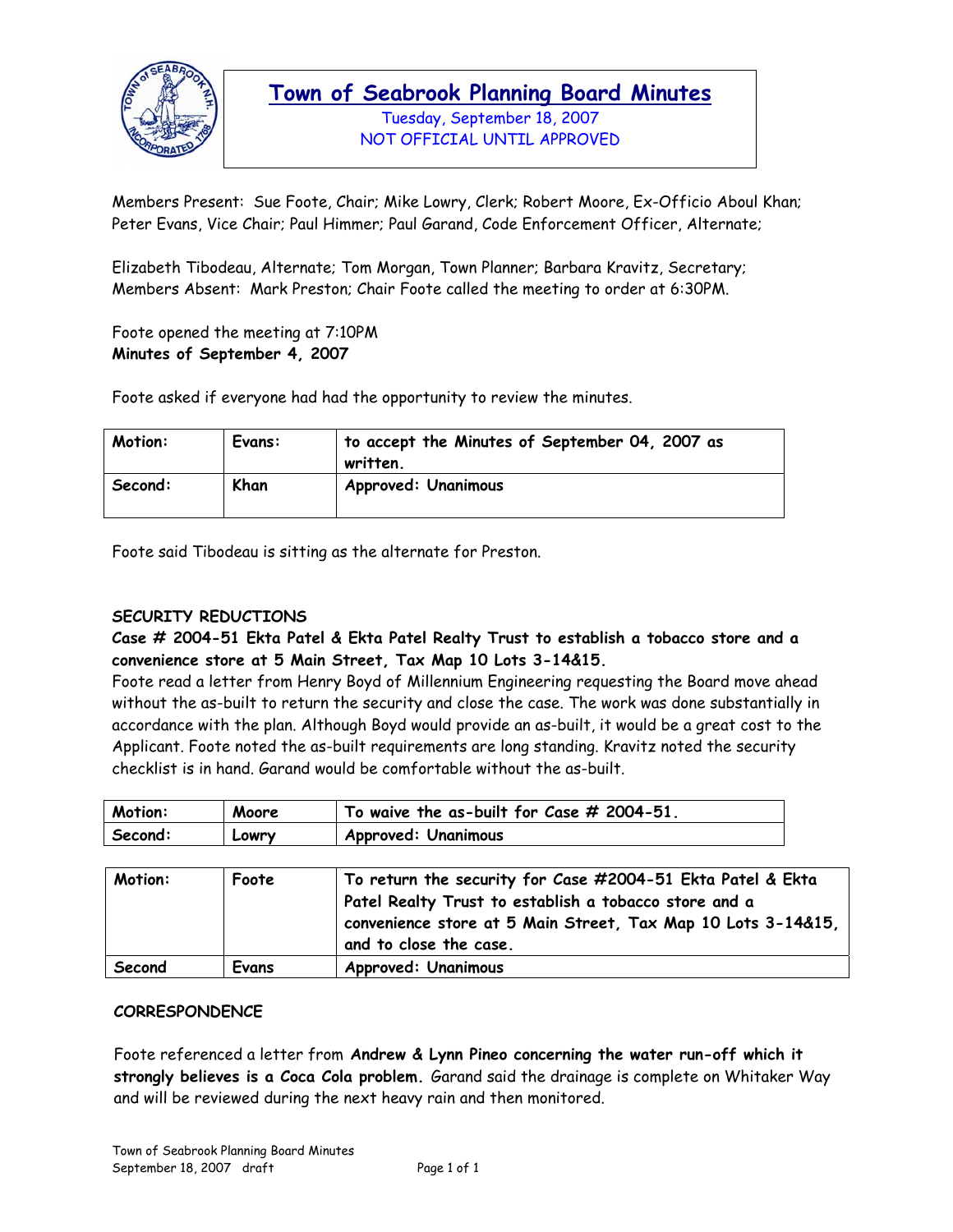

Tuesday, September 18, 2007 NOT OFFICIAL UNTIL APPROVED

Foote referenced **a letter from the Town Engineer to the NH Division of Historical Resources concerning a proposed sewer installation at 360 Route 286**. The Division has responded that there are no known Historic Resources. The letter will be forwarded to the Sewer Department.

Foote referenced a letter from **Todd Gerrish of Port Lighting requesting an extension for the 12,000 square foot Phase II.**The Phase I - 10,000 square foot building is occupied by Port Lighting. Evans asked if zoning changes would have an impact. Foote said they would not.

| Motion: | Evans | to grant an extension until September 15, 2008 to Port Lighting<br>Systems at 24 London Lane, Map 5, Lot 8-42; |
|---------|-------|----------------------------------------------------------------------------------------------------------------|
| Second: | Khan  | <b>Approved: Unanimous</b>                                                                                     |

Garand said the parcel is now stabilized; the detention pond looks complete.

| Motion: | Thibodeau | to return the Port Lighting systems security held for the<br>detention pond, and to retain the balance of security for the<br>developing Phase II. |
|---------|-----------|----------------------------------------------------------------------------------------------------------------------------------------------------|
| Second: | Moore     | <b>Approved: Unanimous</b>                                                                                                                         |

Foote read a letter from **William Moodie, General Manager, and Mario Filippone, Manager of Master McGrath's Restaurant on Route 107, requesting approval for an out/door patio/deck to compete with similar establishments that accommodate smokers.** Garand said the proposal is for a small enclosure and awning. Foote asked if parking is lost, and Moore asked for the addition size. Filippone said 20'x12' and takes up about 2 spaces. Garand said "no smoking" now applies to all restaurants; a deck is better than having patrons standing outside. The location is to the side of the secondary driveway. Foote recommended bollards for protection.

| Motion: | Evans     | to waive Planning Board jurisdiction at this time in connection<br>with the Master McGrath's proposed patio/deck on Route 107 (8<br>Batcheldor Road, Map 5 Lot 11), conditioned on (i) the<br>structure taking up no more than two parking spaces, and (ii)<br>placing protective bollards at along the deck edges. |
|---------|-----------|---------------------------------------------------------------------------------------------------------------------------------------------------------------------------------------------------------------------------------------------------------------------------------------------------------------------|
| Second: | Thibodeau | <b>Approved: Unanimous</b>                                                                                                                                                                                                                                                                                          |

#### **ANNOUNCEMENTS**

Foote referenced the flyers in the Board packets for the upcoming **Office of Energy & Planning conference and the Local Government Center Municipal Law Lecture Series**. Foote strongly recommended that Board Members interested in attending contact Kravitz who will make the arrangements.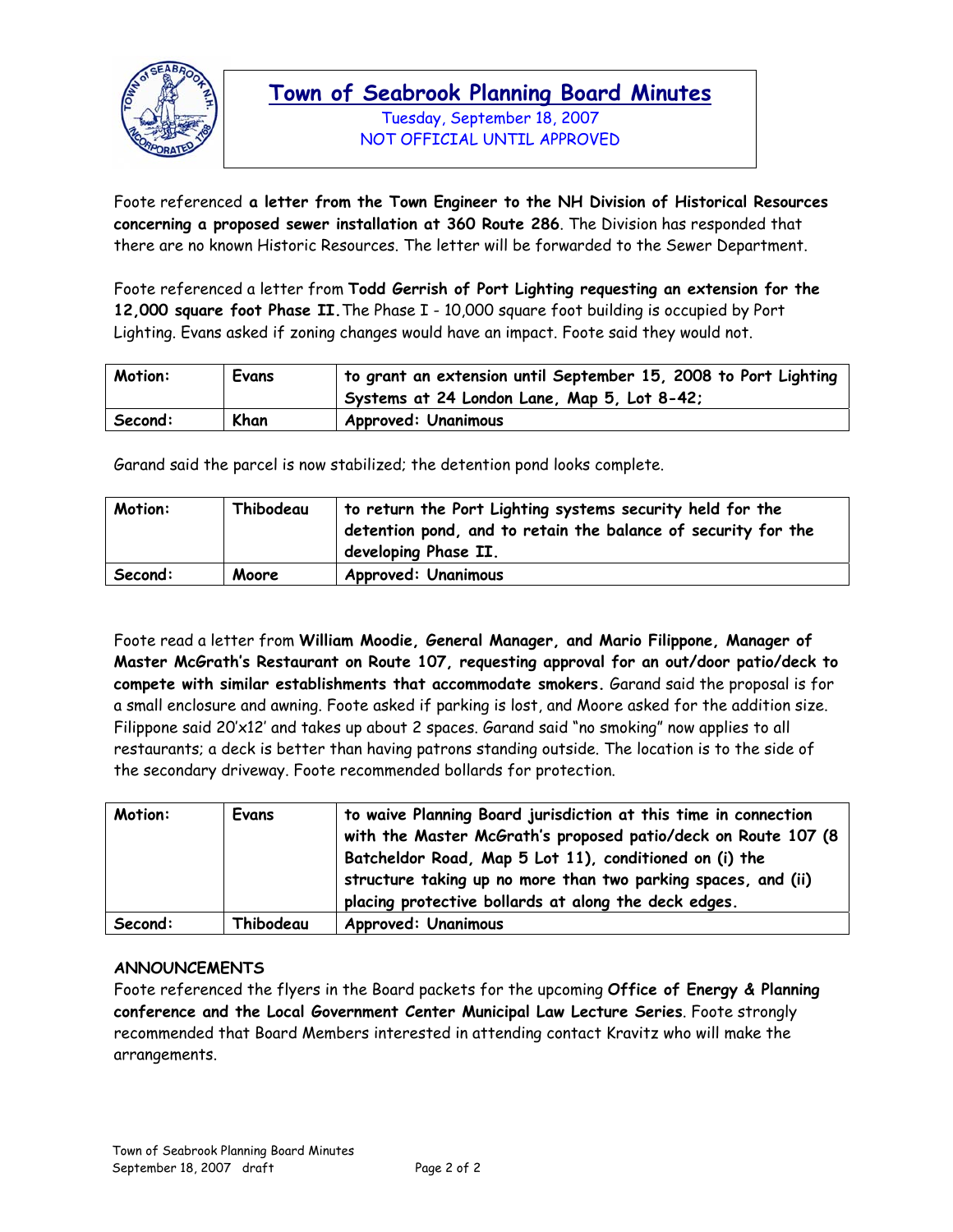

Tuesday, September 18, 2007 NOT OFFICIAL UNTIL APPROVED

**The Rockingham Planning Commission is holding hearings within the next week on the Ten-Year Transportation Plan.** Morgan said no Seabrook projects are included. Foote said two Seabrook projects have been discussed, but never made it into the plan, although the Town has paid its dues for many years. Khan said he will raise Seabrook's issues at RPC meetings. Morgan said the Town could also appoint another representative to RPC.

### **PUBLIC HEARINGS**

Foote opened the Public Hearings at 7:10PM. Garand recommended hearing the cases that take less time first.

### **ONGOING CASES**

### **Case #1997-42/Border Winds/Benoit continued from July 17, 2007**

**Case #1999-24 Benoit/Randall Drive continued from July 17, 2007** 

**Case #2006-46 David Benoit for an amendment to the Border Winds Subdivision, continued from July 17 2007;** 

Evans recused himself from these cases.

Attending: David Benoit; Lenny Demarais, Homeowners Association;

Foote said Benoit had signed the Notice of Decision, and Millennium had provided the required letter confirming satisfactory work completion. Morgan said the deed is undergoing third drafts And he is confident it will be acceptably fixed. Moore asked who is doing the revisions. Morgan said Attorney John Colliander. Fopote said there are several easements to be submitted re, including but not limited to, detention ponds, drainage, sewers, and the backside area off Boarder Winds and Ledge Roads. Garand said storm drains and utilities need written easements. Morgan will review the plans for easements.

Moore said the sidewalks are as good as others in town; the Town Manager and Selectmen don't foresee problems. Page said the sidewalks are better than before, but there are three road cracks that need maintenance today; the cost would probably be under \$2000. If the road is accepted he would submit a warrant article. Katherine Evans said she had been told another top-coat would be applied. Page said the top-coat discussion related only if granite curbing were installed. Demarais said things are looking good as long as it is ok with the DPW Manager.

| Motion: | Moore     | to recommend the Board of Selectmen consider accepting Border<br>Winds Road [and Randall Drive] as public roadways, pending<br>receipt of all road and easement deeds. |
|---------|-----------|------------------------------------------------------------------------------------------------------------------------------------------------------------------------|
| Second: | Thibodeau | <b>Approved: Unanimous</b>                                                                                                                                             |

Foote asked for discussion. Khan asked if Benoit is satisfied. Benoit said he did all that the Board asked of him, in a timely fashion, and maintained the roads for eight years. He hopes to pass the deeds and easements on to the Selectmen. Benoit thanked the Planning Board for the opportunity of doing this work in the Town. Moore asked if Benoit would seal the cracks. Benoit explained the cracks are about 1/8 of an inch wide. He will have PJ Cabral fix them [tomorrow] but they will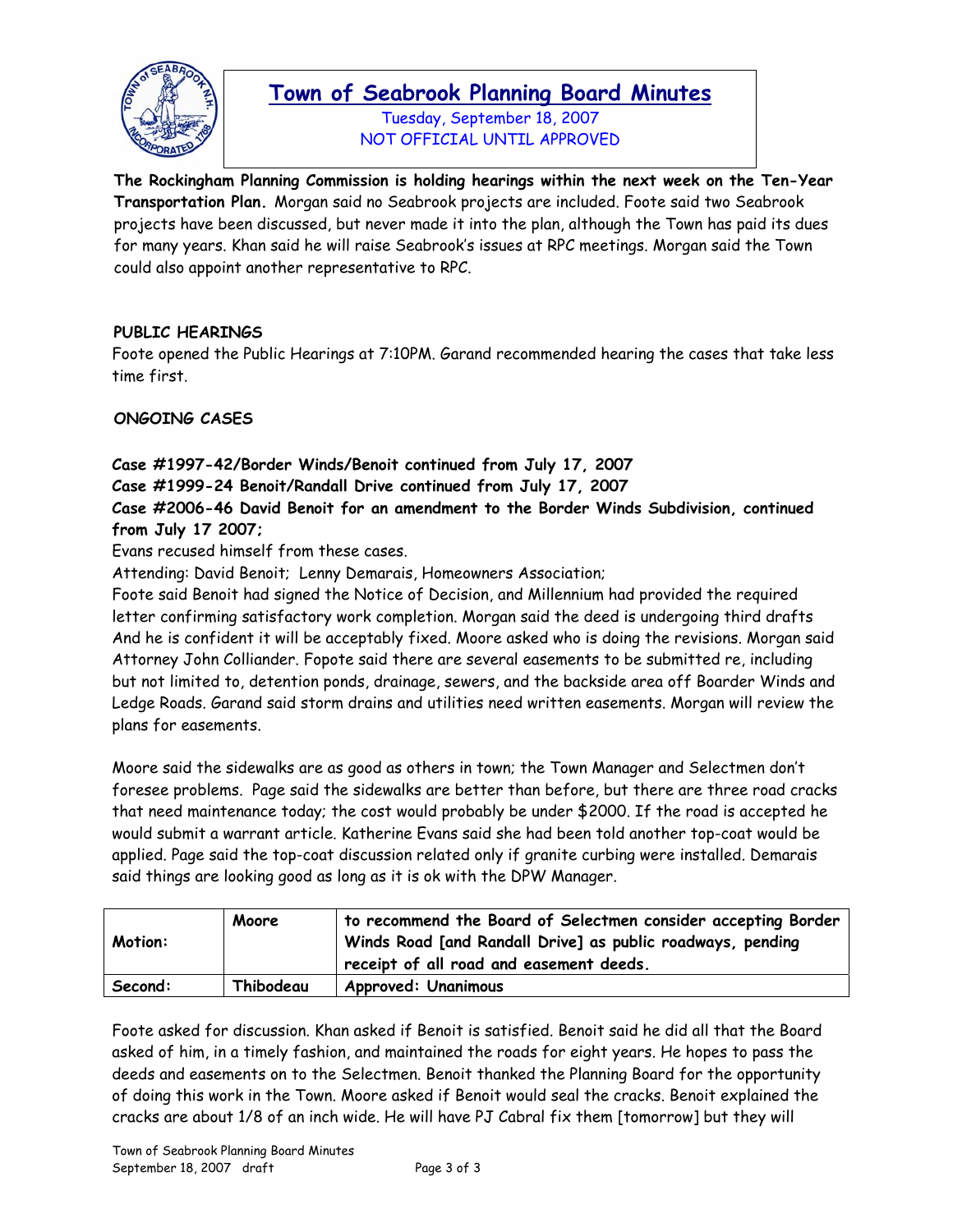

Tuesday, September 18, 2007 NOT OFFICIAL UNTIL APPROVED

return year-by-year because of the natural frost and contraction that occurs in New England. Page said fixing it now would be fine. Foote noted the Town is holding a \$75,000 maintenance security bond, and said the maintenance should be all done when the Board of Selectmen accept the roads.

| Motion: | Thibodeau | to amend the previous motion to instruct the Treasurer to<br>release the related insurance bond security conditioned on<br>acceptance of the roads by the Board of Selectmen. |
|---------|-----------|-------------------------------------------------------------------------------------------------------------------------------------------------------------------------------|
| Second: | Lowry     | <b>Approved: Unanimous</b>                                                                                                                                                    |

Benoit asked if release of the lighting obligation could be added to the motion. Morgan said this should be a letter from the DPW, and Evans asked if this is needed because of the court order. Page said "yes". Benoit asked if he can cancel the liability insurance he has carried for eight years. Foote said this can be done when the Board of Selectmen has accepted the roads.

| Motion: | Moore     | to recommend the Board of Selectmen consider accepting Border<br>Winds Road and Randall Drive as public roadways pending receipt<br>of all road and easement deeds, and to instruct the Treasurer<br>to release the related insurance bond security conditioned on<br>acceptance of the roadways by the Board of Selectmen. |
|---------|-----------|-----------------------------------------------------------------------------------------------------------------------------------------------------------------------------------------------------------------------------------------------------------------------------------------------------------------------------|
| Second: | Thibodeau | <b>Approved: Unanimous</b>                                                                                                                                                                                                                                                                                                  |

| Motion: | Foote | to close Cases #1997-42, 1999-24, and 2006-46 pending<br>acceptance of Boarder Winds Road and Randall Drive by the<br>Board of Selectmen, and the release by the Treasurer of the<br>related insurance bond. |
|---------|-------|--------------------------------------------------------------------------------------------------------------------------------------------------------------------------------------------------------------|
| Second: | Khan  | <b>Approved: Unanimous</b>                                                                                                                                                                                   |

Evans returned to his Board seat.

#### **Case #2000-40 London Lane roadway**

Attending: David Benoit, Stan Saracy

Appearing for the Applicant: Wayne Morrill, Jones & Beach Engineers;

Morrill said the wetland markers have been set lot-by-lot as in the siteplan approval. Easements are coming from Attorneys John Colliander and Mary Ganz. The DPW Manager's remaining concerns are the wetland markers (see above) and the recording of the easements et al. Morgan asked about the swales. Morrill said they are on six lots along the roadway. The pond on Lot 50 is the CBAN lot. The as-built has been presented and they are working on the green strip that the Board requested. Morgan asked for Benoit's comments. Benoit said he will do whatever he can as soon as possible. The problems are the paperwork, and that the lots are turning over. Saracy said he is working with the DPW Manager; the swales would be removed as the lots are developed with detention ponds and underground passages. Foote said they will be either underground or in individual lots. Morrill said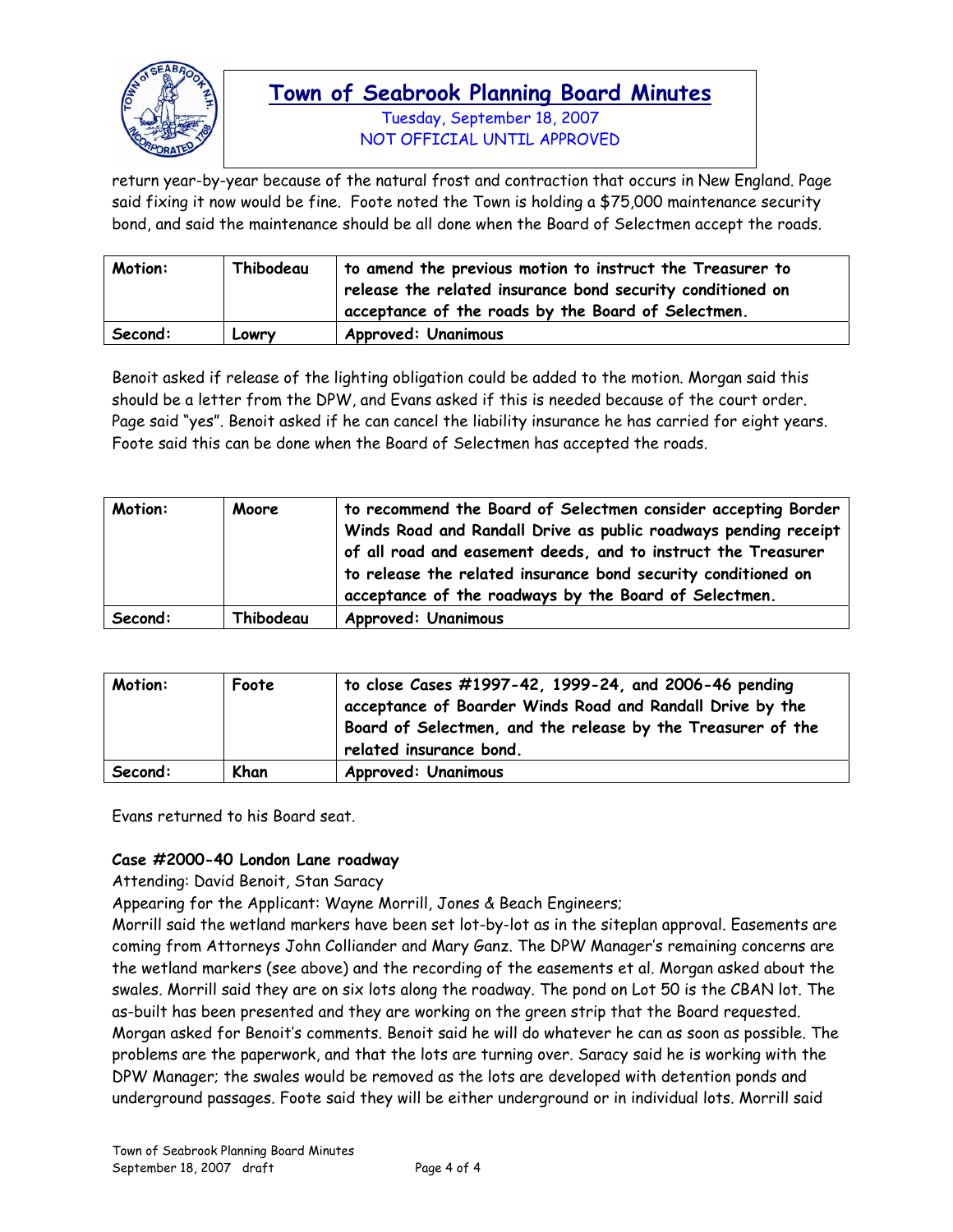

Tuesday, September 18, 2007 NOT OFFICIAL UNTIL APPROVED

wetlands would be marked would be presented as the lots are developed. Benoit said the road is completed as in the approved subdivision, except for the DPW Manager's two items which are being addressed. It falls on the Town Planner to straighten out the deeds and easements. Evans asked if the Board approved the swales and can be repaired. Saracy said these deep swales are in the rightof-way as approved but weren't seeded as a telephone pole is in front. Evans noted easements would be needed from new purchasers. Benoit requested the Board to send the roadway to the Board of Selectmen for acceptance. Evans agreed with getting this off the docket. Foote read Attorney Colliander's written request which also recognized the DPW Manager's issues, and asked for questions from Board Members.

| Motion: | Evans | to mark the wetland boundaries as the individual lots are<br>developed. |
|---------|-------|-------------------------------------------------------------------------|
| Second: | Lowry | <b>Approved: Unanimous</b>                                              |

| Motion: | Foote | to recommend the Board of Selectmen consider accepting London<br>Lane as a public roadway pending receipt of all road and<br>easement deeds, and (i) to instruct the Treasurer to release<br>the related security conditioned on acceptance of the roadway<br>by the Board of Selectmen, and (ii) then to close the case. |
|---------|-------|---------------------------------------------------------------------------------------------------------------------------------------------------------------------------------------------------------------------------------------------------------------------------------------------------------------------------|
| Second: | Lowry | <b>Approved: Unanimous</b>                                                                                                                                                                                                                                                                                                |

Benoit said if the Town Planner would be more comfortable if Attorney Ganz worked on the document language, he would pay the cost.

### **Case #07-20 – Proposal by Joyce Addison for a two-lot subdivision at 2 Whittier Drive, Tax Map 8, Lot 38-2;**

Attending: Joyce Addison;

Foote indicated the topography waiver request and the form of easement had been received.

| Motion: | Moore     | to waive the topography requirements for Case #2007-<br>20 |
|---------|-----------|------------------------------------------------------------|
| Second: | Thibodeau | <b>Approved: Unanimous</b>                                 |

Foote asked if the Registry would accept the mylar. Garand said he would look at it to see if the lines were more crisp before it goes to the Registry. Morgan noted the easement doesn't involve the Town, otherwise the plan looks good.

| Motion: | Moore     | To approve Case # 2007-20 Joyce Addison for a two-<br>lot subdivision at 2 Whittier Drive, Tax Map 8, Lot 38- |
|---------|-----------|---------------------------------------------------------------------------------------------------------------|
| Second: | Thibodeau | <b>Approved: Unanimous</b>                                                                                    |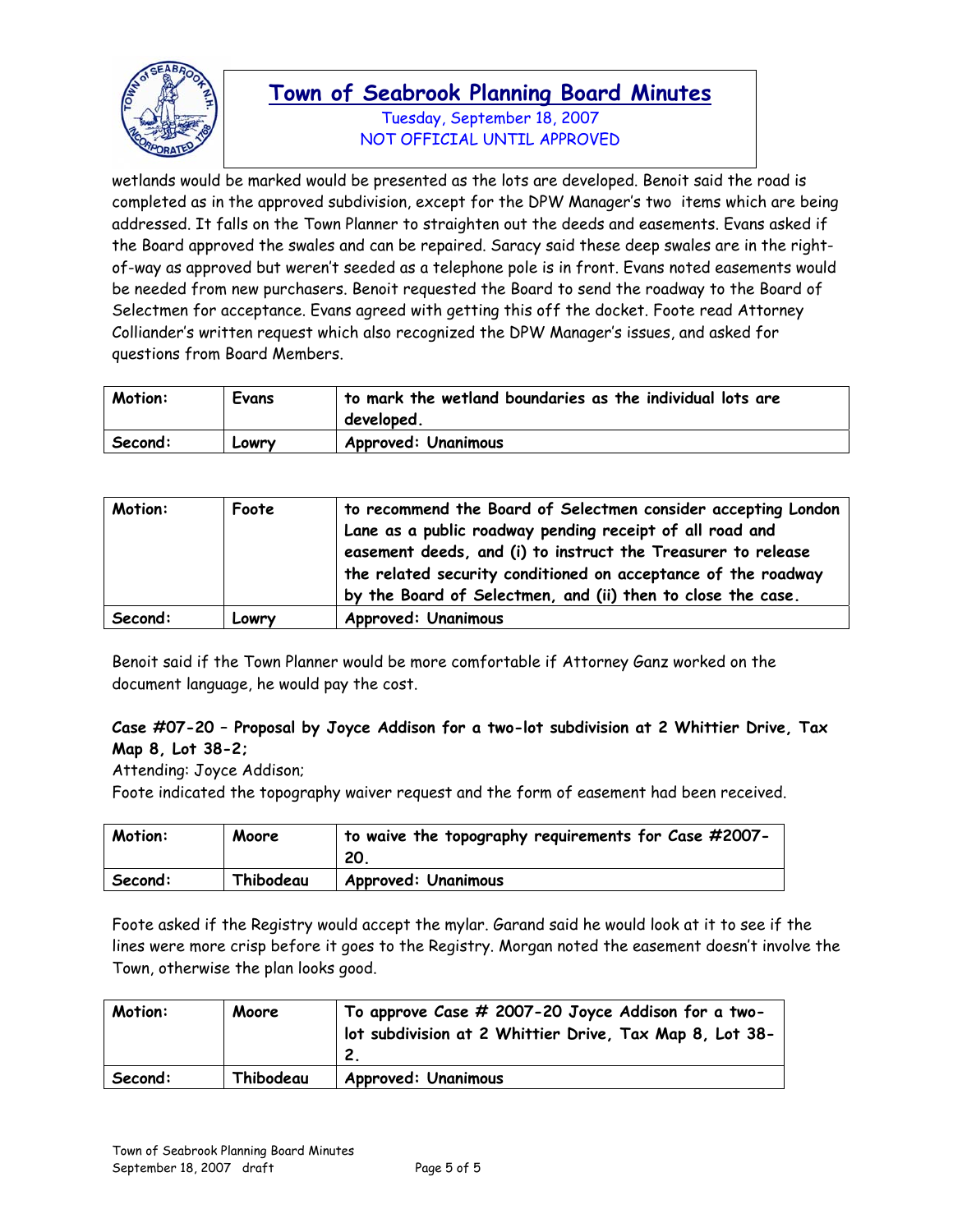

Tuesday, September 18, 2007 NOT OFFICIAL UNTIL APPROVED

**Case #2007-25 Proposal by Bruce Brown for a 2-lot subdivision at 60 Centennial Street, Tax Map 13, Lot 18.** 

Attending: Bruce Brown

| Motion: | Evans | $\vert$ to accept Case # 2007-25 as administratively complete<br>for deliberations. |
|---------|-------|-------------------------------------------------------------------------------------|
| Second: | Lowry | <b>Approved: Unanimous</b>                                                          |

Morgan said this case need not go to Tech Review, and noted some of the topography had been included.

| Motion: | Moore     | $^\dagger$ to waive the topography requirements for case # 2007-<br>25. |
|---------|-----------|-------------------------------------------------------------------------|
| Second: | Thibodeau | <b>Approved: Unanimous</b>                                              |

Morgan said this case complies with regulations; there are no issues. Foote asked for questions from the Board and then attendees; there being none.

| Motion: | Evans | to approve Case #2007-25 - Bruce Brown for a 2-lot<br>subdivision at 60 Centennial Street, Tax Map 13, Lot<br>18. |
|---------|-------|-------------------------------------------------------------------------------------------------------------------|
| Second: | Lowry | <b>Approved: Unanimous</b>                                                                                        |

Foote noted the siteplan would not be recorded for thirty days to allow for appeals. Brown asked about permits. Garand said to apply for water and sewer permits as soon as recorded to avoid weather hold-ups.

### **Case #07-26 – Proposal by 28 Locust Street Realty Trust for a condominium conversion at 19 Dow's Lane, Tax Map 12, Lot 14-100.**

Appearing for the Applicant: Wayne Morrill, Jones & Beach Engineers;

Morrill said this is part of a four-lot subdivision off Dows Lane. Morgan asked for the condominium documents. Foote noted no condominium document fee had been paid. Morrill will check for these. Foote continued Case #2007-26 to October 16, 2007 at 6:30PM at Seabrook Town Hall, noting it is not administratively complete.

[this space intentionally left blank]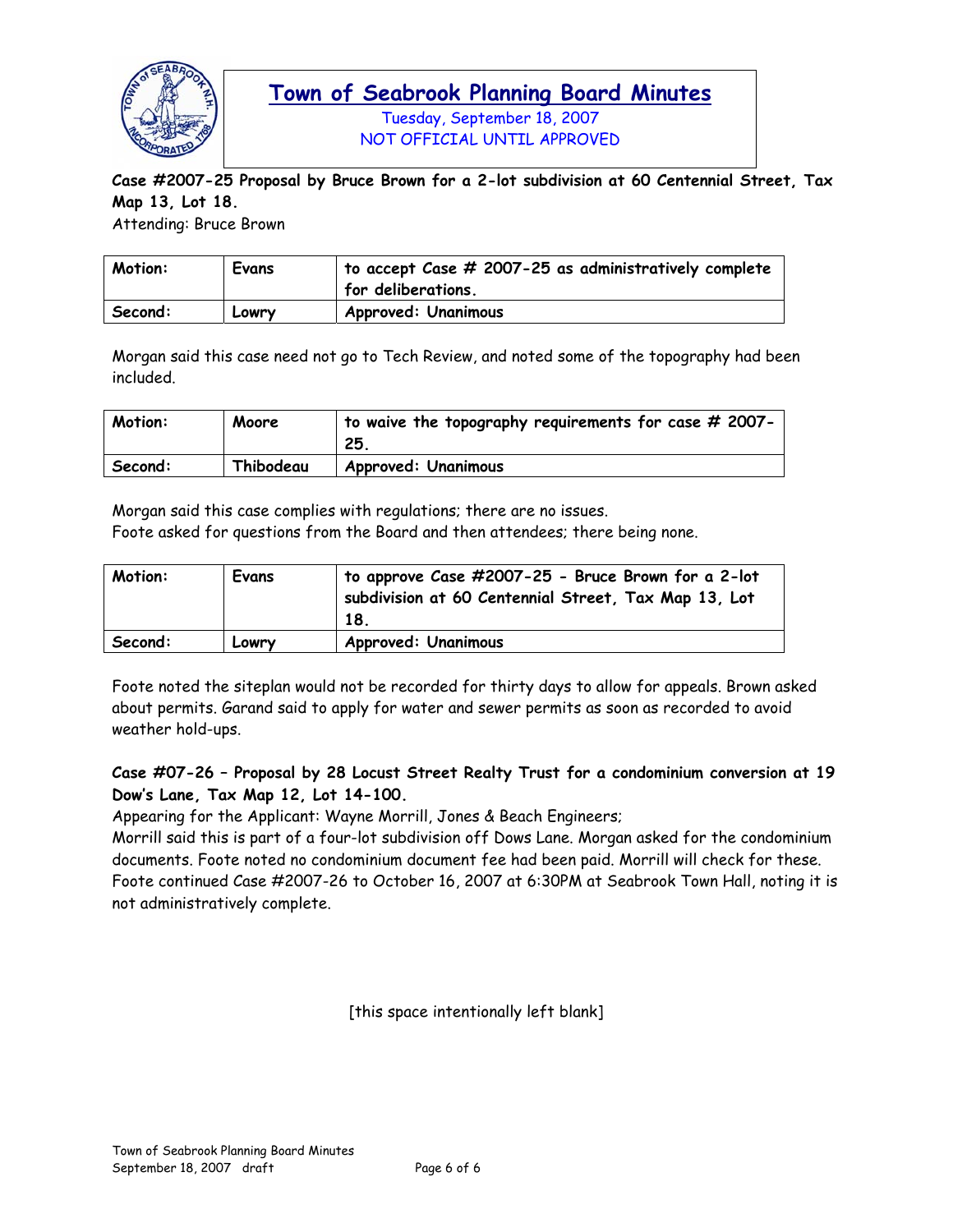

Tuesday, September 18, 2007 NOT OFFICIAL UNTIL APPROVED

**ONGOING CASES - Continued** 

**Case #2006-61 – Proposal by Edwin F. Adams and Griffey Seabrook LLC to construct a 89,911 sf Kohl's Department Store, a 12,500 sf retail establishment, and a 5,495 sf restaurant off Lafayette Road, between Lowe's and the Seabrook Recreation Center, Tax Map 9, Lots 62, 238-1, and 240**, - **Traffic Impact and Site Access Study,** continued from July 17, 2007.

Attending: [David Walker, Rockingham Planning Commission;] [Steven Ireland and ] NH Department of Transportation; Paula Wood, Seabrook Budget Committee Chair; Jim Grafmeyer, Developers Diversified Realty; Robin Bousa, VHB, Attorney Richard Uchida, State Representative Jim Webber;

Appearing for the Applicant: Robert Korff, Griffey Seabrook LLC; Wayne Morrill, Jones & Beach Engineers; Scott Mitchell; Attorney Ron Fellman, Attorney Mary Ganz; Jeff [Gaeta], Pernaw & Associates;

Foote said this case had been returned to the Technical Review Committee for minor issues which it is believed have been answered in the revised plans. She asked if there is concurrence. Morgan asked for the Applicant's response to the Tech Review. Morrill said the sewer, water issues were taken care of; irrigation for the front landscape maintenance is shown in the utilities plan. Morgan asked about the 2000 gallon grease receptor. Morrill pointed out this detail and said the water and sewer cross-over had been removed; the water main behind the building is cut-back and a "blow-off installed; the hydrant assembly is replaced; and addressed the Demoulas driveway issues. Foote noted the spare conduit is a good idea. Morrill said there are now six-inch water lines. Khan called attention to the traffic light area and asked for two-way access for the Rec Center. Morrill said the concern is stacking of vehicles and cross lane traffic. Foote noted the Police Chief's concerns about potential vehicle short-cutting across parking areas, especially at the Rec Center. Garand said it will be safer for those turning in from the south. Mitchell said northbound traffic will take the first traffic light entrance. Khan said he is not satisfied, but will live with the single lane to from the Rec Center. Morrill said there will be greater use and better visibility with the two traffic lights, especially for trucks.

Moore asked about the Autoworks sign. Mitchell said the cash business has refused space for it. Korff suggested this might be addressed when Demoulas comes in for other approvals. Garand asked about the sidewalks and the back access. Morrill said the DOT felt the right-turn lane would be more important. Korff said there is not a material impact for the additional lane, but the legal opinion re back access is that there would be a material adverse impact. Morgan said the back access and sidewalks along Lafayette Road could cause disapproval. Korff said the right turn-lane takes up the landscaping leaving no room for sidewalks. Adding traffic in back has a big impact, noting the cash business access is already a right in/out. Mitchell noted here is already signage.

Morgan referred to the sidewalk discussion, and said to take into account that pedestrians don't go away. Fellman asked if there is room for sidewalks and the turn lane. Korff said he can handle the [sidewalks and back access] in 2013. Garand said safety issues with the elevations. Morrill suggested a guardrail and restriping. Feldman said they can't re-stripe. Korff said they don't want a court fight over reconfiguring for sidewalks. Foote said sidewalks are more important than a rightturn lane. Morgan commented the project brings more traffic which would make it less safe for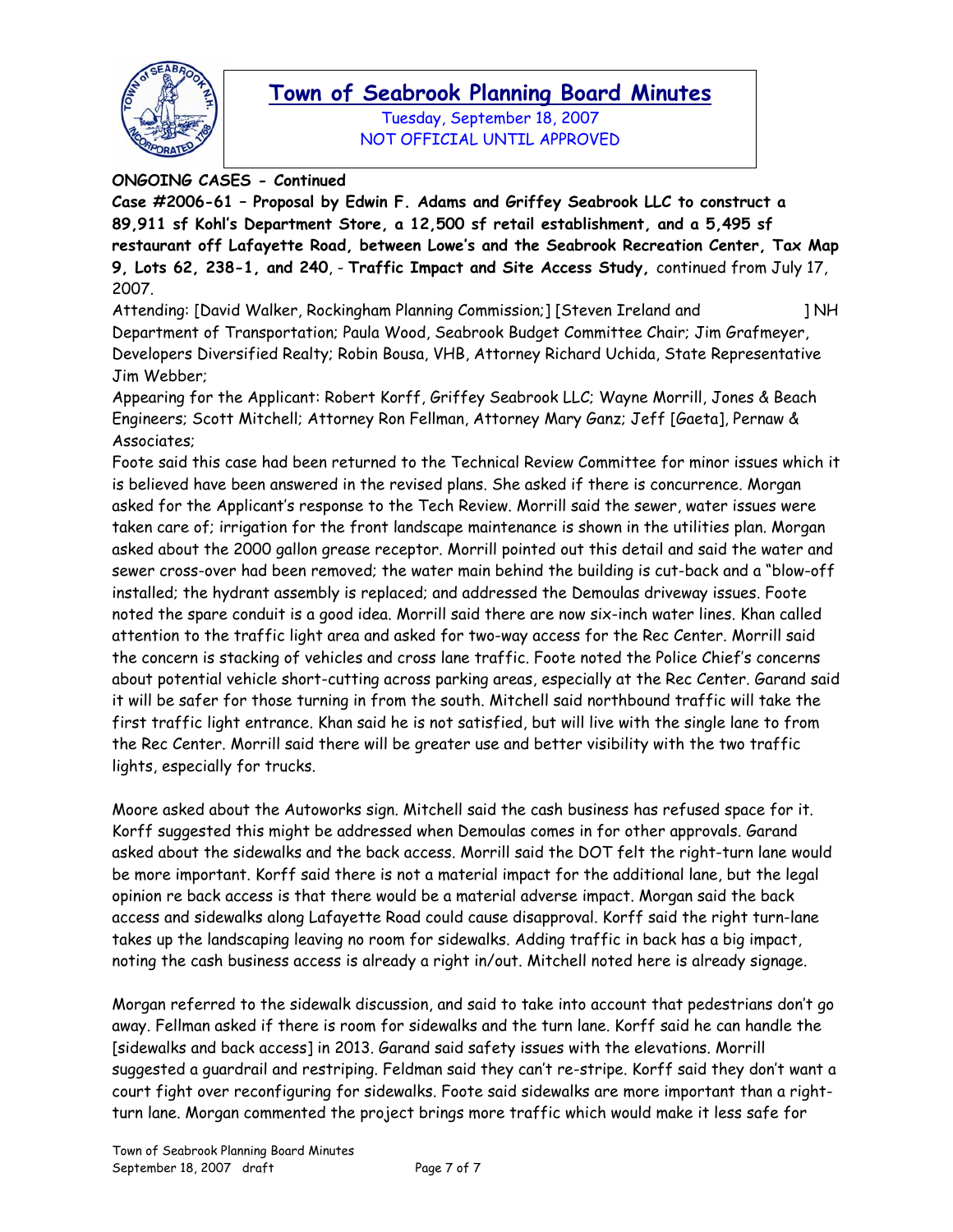

Tuesday, September 18, 2007 NOT OFFICIAL UNTIL APPROVED

pedestrians. Garand said the people matter most, the driveway access wasn't build correctly. Mitchell said they do not have the right to install sidewalks; the right turn lane was recommended by Pernaw. Fellman said correspondence from officials of the cash business in Georgia say there is no benefit to them. Korff believed they are posturing for the long-term at a discounted rate; this is not economically feasible for him. Foote said the back access would bring more traffic to the cash business. Evans said there will be four-way pedestrian traffic, and agreed with Foote that the sidewalks are of more value to the Town. Morgan said the Board seems to favor cross-walks, and asked if there would be pedestrian buttons. Mitchell said there would. Korff said if the Board would take the sidewalks, perhaps he could negotiate to get both sidewalks and a right-turn lane. Foote said the sidewalks are the priority, and Moore emphasized pedestrian traffic from the Rec Center. Thibodeau said without sidewalks they would use the cut0through to WalMart. Korff said if both sidewalks and the right-turn lane are ok, he would go back to the tennant and try to get both. Garand said that would make it the safest.

Korff said even though Demoulas today said no to the Autoworks sign, he would remove the shrubs that interfere with it. Mitchell asked if the owner could install a roof sign. Garand suggested making the- sign smaller and finding some space as the intersection is reconfigured, especially if there is not a turning lane. Mitchell suggested a letter from the Planning Board to Demoulas. Garand said the issue is expanding the right-of-way, but he would speak with the store manager.

Morgan referenced DDR's letter proposing an expansion of the Route 95/107 Bridge, and said a meeting had been set for Friday 9/21 with representatives of Kohl's, DDR, the Rockingham Planning Commission and the DOT. Since Steve Pernaw today said he cannot be there, perhaps another date can be arranged. Mitchell said the Kohl's developer doesn't want any part of a DDR proposal. Therefore, it would make an offer for offsite improvements "that would not be extended after tonight", although they understand that the Wetlands and DOT permits are outstanding. The Kohl's developer would pay the amount of \$800,000 (capped) if the Planning Board approves the project at this meeting. Otherwise, they request an "up or down" decision at this meeting. Foote asked if this is over and above other offsite improvements. Korff said "yes" but it does include the \$200,000 stated in the DOT letter. Khan asked if the Board had ever been asked to do a "take it or leave it" offer before. Mitchell said they do not want the back and forth, and there is a powerful peer review letter. Further, Mitchell said he had not before seen a figure [\$200,000] from the DOT. Morgan said the answer to Khan's question is "no". Evans said the project went through Tech Review for minor issues with nothing in writing about such a proposal. Holding up a project is not fair, but he is not comfortable until there is written detail on the plan about the sidewalks and the changes Korff is willing to make in 2013. Mitchell said to include (i) sidewalks, (ii) the driveway at Demoulas, and (iii) the sidewalks, and if possible, the right-turn lane, as conditions to approval.

Korff said the \$800,000 could be used where the Board wants for roadway mitigation; he is out of time and can't put the project in suspension with his time constraints while waiting. Garand said if the \$800,000 is accepted, where does it go, and Moore asked how the monies will be handled. Korf said that would be wherever the Town says. The [DDR] proposal needs thought and effort and would take too long. Evans said the deliberations are at an end but there is no measuring stick for the \$800,000.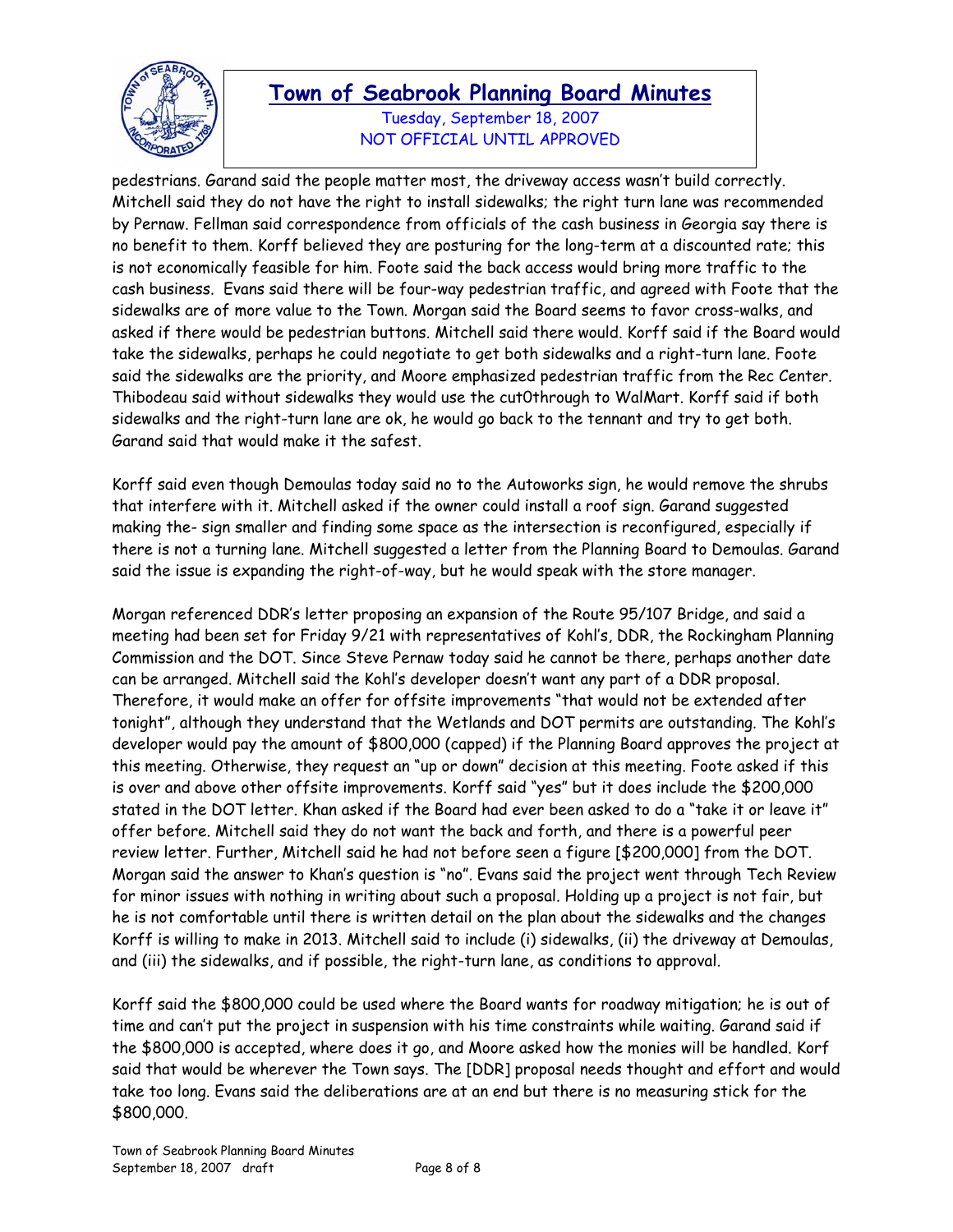

Tuesday, September 18, 2007 NOT OFFICIAL UNTIL APPROVED

Garand asked Grafmeyer why DDR had not returned with a Traffic Study. Grafmeyer said DDR is not against the Kohl's project. However, the Planning Board placed the obligation on DDR to mitigate the Bridge traffic, and it is fair and equitable for others to share. Also, in the Board's peer review, Bayside Engineering asked for further Bridge study. Evans asked for the formula basis for #800,000. Mitchell said it came from Grafmeyer's figures. Foote explained the Bridge estimate in the memo is \$4,100,000 – the Kohl's \$800,000 is approximately 20 percent. Grafmeyer noted the State had already set \$200,000, so the additional amount is \$600,000. Evans commented that what the State meant is not known. Korff said his figure is \$800,000, not the State's \$200,000. Garand said the Planning board must protect the Town. Mitchell said the intended tenant wants an answer tonight. Korff said the project is very approvable using the State's figure.

Uchida said the objective is to make sure the offsite impacts are taken into account. \$800,000 may or may not be fair to the Town. The Bayside letter is clear that the I95 Bridge should have been studied. Materials providing information about the fair-share formula have been provided to Morgan. DDR wants to get beyond the Friday workshop. It is willing to be part of the solution. Mitchell asked if the Board has properly required that other developers participate. They don't want to fight about trip generation. Garand said that would be resolved late for a project. Foote said the Applicant has the right to ask for a decision. Wood identified herself as a resident, taxpayer and the Budget Committee Chair. She has asked for but has not received the Traffic Study, and asked if it is fair at the last moment to have other businesses pay for DDR's project. Grafmeyer said DDR wants to perfect the traffic plan which would include how to fix the Bridge. One developer shouldn't bear the full cost. Evans said it is out of order to discuss DDR's project, and Foote said it would require public notice. Mitchell said the \$800,000 is the best solution for "us" and the Board. Khan said the honesty is appreciated. Mitchell said Kohl's wants to be here and to vote it up or down. Angeljean Chiramida of the Newburyport News asked for Kohl's list of other improvements [This was provided].

Moore said the Town won't take the \$800,000 without going through legal counsel, and there are serious public safety issues. DDR and Kohl's are working very hard for approval. He asked about the status of Kohl's court case, which is pending. Mitchell said a formula is needed and they don't know the scale. DOT actually had two numbers. The \$800,000 is the easiest way. Moore asked why they can't wait for the Friday meeting. They can vote on what's been heard. The State owns the highway and won't help. Evans said by accepting twenty percent of the estimated Bridge cost would set a precedent; the need to run this through counsel is imperative. Foote said if the Applicant wants a decision at this meeting, the case can be denied without prejudice. Korff said they are out of time, and to vote on the merits. Moore said that Grafmeyer's proposal does have merit. Garand asked if the Board of Selectmen can grant a ninety-day extension. Morgan said they can. Foote said if the Applicant wants a decision, that must be done. Korff said if everything is considered, the Kohl's is approvable. Evans said what's missing is the rationale. Korff said to grant approval on \$800,000, not \$200,000. Uchida said at the last meeting the board set up a mechanism; 72 hours is needed. If the Board doesn't have all the information to act, denial without prejudice is fine – not a denial on substance. Khan likened the proposal to a "little TIF". Grafmeyer said this is a fair-share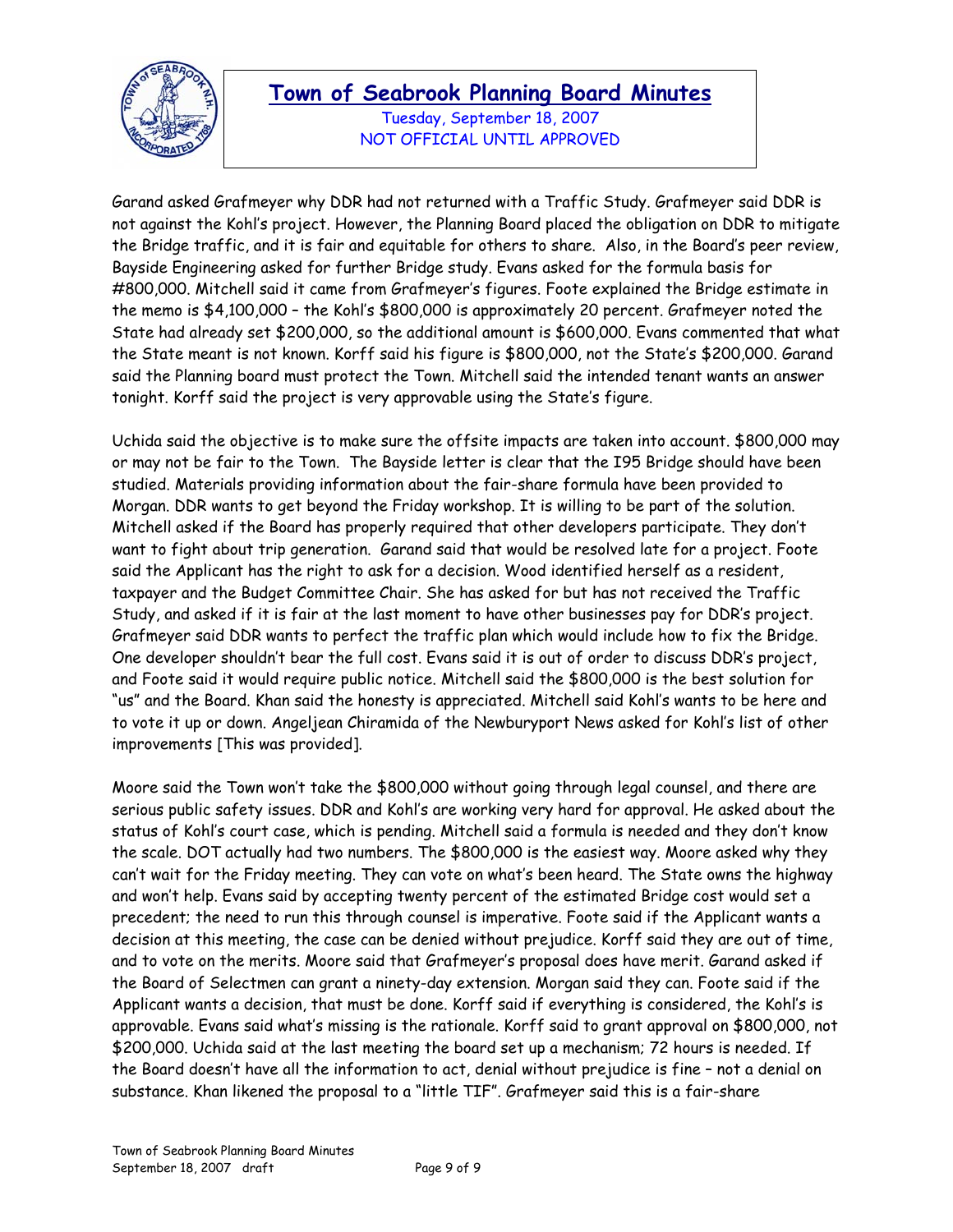

Tuesday, September 18, 2007 NOT OFFICIAL UNTIL APPROVED

arrangement; DDR would get the project done. Foote said the Friday meeting is not DDR vs Kohl's – it pulls in the experts and gets the minds to work out a formula.

| Motion: | Evans  | to approve Case #2006-61 - Edwin F. Adams and<br>Griffey Seabrook LLC to construct a 89,911 sf Kohl's<br>Department Store, a 12,500 sf retail establishment,<br>and a 5,495 sf restaurant off Lafayette Road, between<br>Lowe's and the Seabrook Recreation Center, Tax Map<br>9, Lots 62, 238-1, and 240, conditioned on (i)<br>sidewalks on a portion of Route 1, Tax map 9, Lot 61;<br>(ii) four-way cross-walks at the Boynton Lane and<br>Route 1 intersection, (iii) sidewalks and/or sidewalks<br>and a right-turn lane at the Route 1 intersection and<br>the proposed site driveway, (iv) reflect 2013 cross-<br>connects on Tax map 9 Lot 61 subject to mutually<br>agreed easements between the Applicant and Town<br>Counsel, (v) receipt of permits from the Department of<br>Transportation and Department of Environmental<br>Services, (vi) use reasonable efforts to identify a<br>suitable location for offsite signage for the Autoworks<br>[Eaton] business, (vii) provision by the Applicant of<br>\$800,000, to be used for offsite roadway<br>improvements on Route 107 and/or the Route 1<br>Corridor, to be administered by the Seabrook Board of<br>Selectmen, pending approval by the Town Counsel and<br>the Applicant's attorney, (viii) favorable decision on the<br>Zoning Board of Adjustment court case, (ix) any change<br>of use on the front parcel to require Planning Board<br>approval, and (x) Planning Board review of plans for the<br>12,500 square-foot retail tenants. |
|---------|--------|---------------------------------------------------------------------------------------------------------------------------------------------------------------------------------------------------------------------------------------------------------------------------------------------------------------------------------------------------------------------------------------------------------------------------------------------------------------------------------------------------------------------------------------------------------------------------------------------------------------------------------------------------------------------------------------------------------------------------------------------------------------------------------------------------------------------------------------------------------------------------------------------------------------------------------------------------------------------------------------------------------------------------------------------------------------------------------------------------------------------------------------------------------------------------------------------------------------------------------------------------------------------------------------------------------------------------------------------------------------------------------------------------------------------------------------------------------------------------------------------------------------------|
|         |        |                                                                                                                                                                                                                                                                                                                                                                                                                                                                                                                                                                                                                                                                                                                                                                                                                                                                                                                                                                                                                                                                                                                                                                                                                                                                                                                                                                                                                                                                                                                     |
| Second  | Himmer | Approved: In favor - Himmer; Evans; Khan, subject to<br>Town Counsel approval;                                                                                                                                                                                                                                                                                                                                                                                                                                                                                                                                                                                                                                                                                                                                                                                                                                                                                                                                                                                                                                                                                                                                                                                                                                                                                                                                                                                                                                      |
|         |        | Thibodeau; Lowry; Foote.                                                                                                                                                                                                                                                                                                                                                                                                                                                                                                                                                                                                                                                                                                                                                                                                                                                                                                                                                                                                                                                                                                                                                                                                                                                                                                                                                                                                                                                                                            |
|         |        | <b>Abstained - Moore</b>                                                                                                                                                                                                                                                                                                                                                                                                                                                                                                                                                                                                                                                                                                                                                                                                                                                                                                                                                                                                                                                                                                                                                                                                                                                                                                                                                                                                                                                                                            |
|         |        |                                                                                                                                                                                                                                                                                                                                                                                                                                                                                                                                                                                                                                                                                                                                                                                                                                                                                                                                                                                                                                                                                                                                                                                                                                                                                                                                                                                                                                                                                                                     |

Moore said he abstained because of his seat on the Board of Selectmen.

Uchida said DDR will gladly attend the Friday, 9/21, meeting of technical experts. Foote declared great disappointment that the State has not been of help to Seabrook. Grafmeyer said DDR will make a proposal on Friday. Uchida commented he has worked well with Pernaw. Foote suggested getting Pernaw's statistics, including the graph scaling from his work on Lowe's, Home Depot and Irving Gas.